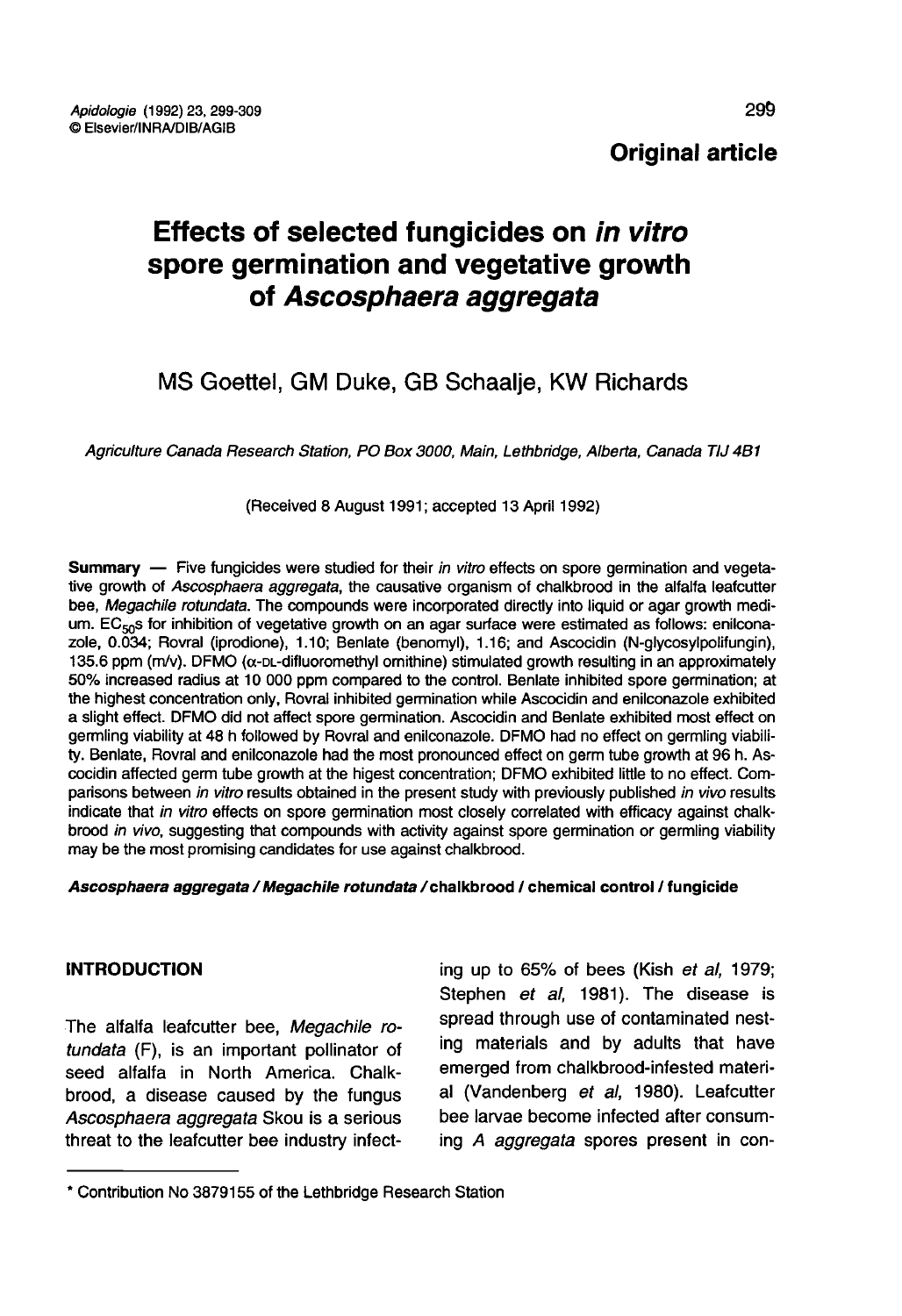taminated pollen and nectar provisions (Vandenberg and Stephen, 1982, 1983; McManus and Youssef, 1984).

Present control practices rely principally on the decontamination of nesting materials and bee cells using sodium or calcium hypochlorite (Mayer et al, 1988) or heat (Kish et al, 1979; Stephen, 1982). These practices have provided some control; however, they have not stemmed the spread and increase in levels of the disease, most probably due to the reintroduction of spores from infested feral bee populations (Stephen, 1982).

Considerable effort has been spent searching for a compound which could be incorporated into cell provisions as a prophylactic. Such a compound must be nontoxic to bee larvae, reduce the incidence of chalkbrood, and must not be detrimental to bee behavior or development. Several laboratory and field studies have evaluated fungicides incorporated into the leafcutter bee larval food provisions for chalkbrood control (Parker, 1984, 1985; Youssef and McManus, 1985; Fichter and Stephen, 1987; Parker, 1987, 1988; Youssef and Brindley, 1989; Mayer et al, 1990; Goettel et al, 1991). However, these studies have provided inconsistent and even contradictory results and no compounds have been registered for control of chalkbrood in leafcutter bees. Furthermore, in vivo assays are time-consuming and rely on the presence of leafcutter bee larvae or eggs which are only available in the summer and therefore severely restrict the number of compounds that can be screened in a year.

A possible way of facilitating the search for a suitable compound would be to initially screen numerous compounds for their effects on A aggregata in vitro. Promising agents could then be assayed in vivo. In the present paper we present results of the *in vitro* effects on A aggregata spore germination and vegetative growth of se-

lected fungicides recently studied for their in vivo effects on chalkbrood in leafcutter bees (Goettel et al, 1991). Results indicate that in vitro activity does not necessarily translate to in vivo efficacy in reduction of chalkbrood incidence in learfcutter bees. Compounds with activity against spore germination were most efficacious against chalkbrood.

## MATERIALS AND METHODS

# Fungicides, culture media and fungal inoculum

The compounds used were a 15% emulsifiable concentrate of enilconazole (Janssen Pharmaceutica), Benlate 50WP (benomyl, El duPont), Rovral 50WP (iprodione, Rhone Poulenc), Ascocidin (N-glycosylpolifungin, Warsaw Biotechnical Research and Development Center), and DFMO (α-DL-difluoromethyl ornithine, Merrell-Dow). Appropriate serial dilutions of fungicide were added to sterile Sabouraud dextrose broth (SDBY) with 2% yeast extract supplemented with streptomycin (50 μg•ml<sup>-1</sup>) and penicillin (25 IU•ml<sup>-1</sup>) to obtain final fungi were added to sterile Sabouraud dextrose broth (SDBY) with 2% yeast extract supplemented with streptomycin  $(50 \ \mu \text{g} \cdot \text{m})^{-1}$  and penicillin (25)  $IU$  $eml<sup>-1</sup>$ ) to obtain final fungicide concentrations of between 0.5 and 1 000 ppm (m/v) as required. Fungicides were also incorporated into Sabouraud dextrose agar with 2% yeast extract (SDAY) by suspending the chemical in 1 ml of sterile distilled water, which was then added to sterile SDAY. Serial dilutions were performed on constantly stirred warm media, then pipetted into 60 x 15 mm Petri plates.

Leafcutter bee cells from a 1989 population of bees near Brooks, Alberta with a 15% incidence of chalkbrood were supplied by the Canadian Alfalfa Leafcutter Bee Cocoon Testing Centre, Brooks, Alberta. Cadavers were removed from the cells and spores of A aggregata were harvested as follows. Up to 50 cadavers and a magnetic stirrer bar were placed onto the surface of a concave fine mesh plastic screen  $(12 \text{ squares} \cdot \text{cm}^{-1})$  which was built by glueing the dian Alfalfa Leafcutter Bee Cocoon Testing Centre, Brooks, Alberta. Cadavers were removed<br>from the cells and spores of A aggregata were<br>harvested as follows. Up to 50 cadavers and a<br>magnetic stirrer bar were placed onto th screen onto a 1.5 cm x 8.5 cm diameter plastic ring. The ring was then placed in a 9 cm diameter glass Petri dish, covered, sealed with Parafilm and placed on a magnetic stirrer. Cadavers were stirred until all ascomata were scraped off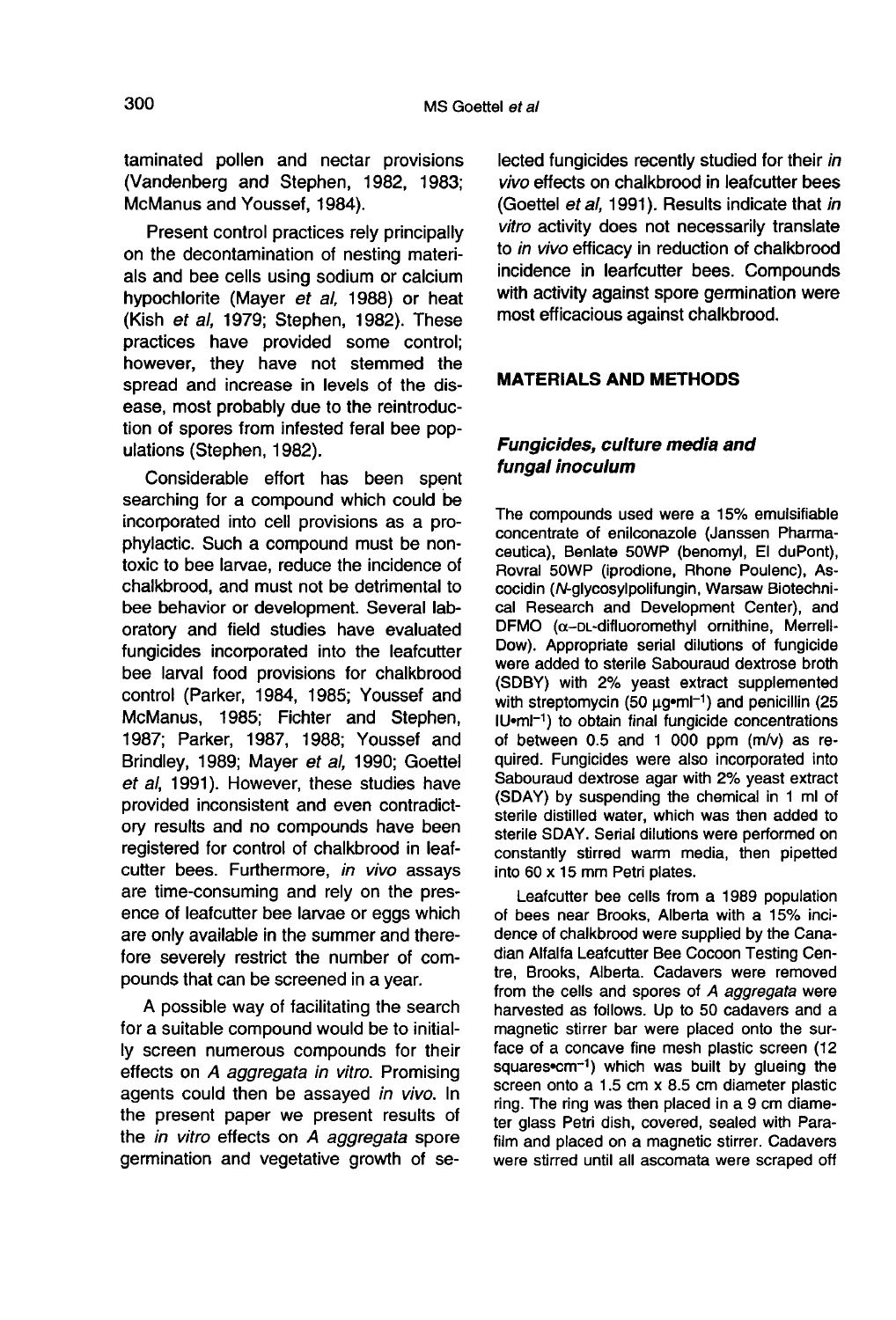the surface. The spores were collected from beneath the screen and were kept sealed at 4 °C until needed.

Spore suspensions were prepared by combining spores with a drop of SDBY and crushing between 2 sterile glass slides to eliminate spore balls. Spores were then suspended in SDBY in a sterile microcentrifuge tube and spore concentrations were determined using an improved Neubauer hemocytometer. The inoculum for the vegetative growth assays was prepared by purging a 200-μl spore suspension in a microcentrifuge tube with  $CO<sub>2</sub>$  from a pressurized gas cylinder and incubating at 30 °C for 12 h. The germinated spores were spread on SDAY plates supplemented with cycloheximide (30  $\mu$ g•ml<sup>-1</sup>), streptomycin (50  $\mu$ g•ml<sup>-1</sup>) and penicillin (25 der and incubating at 30 °C for 12 h. The<br>germinated spores were spread on SDAY plates<br>supplemented with cycloheximide (30 μg•ml<sup>-1</sup>),<br>streptomycin (50 μg•ml<sup>-1</sup>) and penicillin (25<br>IU•ml<sup>-1</sup>) in order to inhibit growth o germinated spores were spread on SDAY plates<br>supplemented with cycloheximide (30 µg•ml<sup>-1</sup>),<br>streptomycin (50 µg•ml<sup>-1</sup>) and penicillin (25<br>IU•ml<sup>-1</sup>) in order to inhibit growth of bacteria and<br>black yeast-like fungi (*Tri* black yeast-like fungi (Trichosporonoides sp) which are a frequent contaminant in spores (unpublished observations). Single isolated germlings were later transferred to SDAY plates not supplemented with antimicrobial compounds and incubated at room temperature.

#### Vegetative growth assays

SDAY plates containing various concentrations of test fungicides were inoculated with a 5-mm inverted plug of A aggregata obtained from the periphery of 4-5-day-old cultures. The plates were sealed with Parafilm and randomly placed in a container which was incubated at 28 °C and a daily photoperiod of 16 h light 8 h dark for 2 weeks. Measurements of growth were made by averaging the minimum and maximum radiuses of mycelial growth on each plate, minus the width of the inoculum plug. An initial trial used 5 concentrations of each fungicide and a control, non-fungicide treated culture medium with 10 replicate plates for each treatment. An additional trial used adjusted fungicide concentrations as necessary.

#### Spore germination, germling viability and growth assays

Spores were germinated in liquid media containing various concentrations of fungicide; spore germination was measured at 24 h and germling

viability was measured at 48, 72, and 96 h using a vital dye; germling lengths were measured at 96 h as follows. Spores from a stock suspension in SDBY were added to 100 μl of SDBY containing either 0, 0.1, 1, 10 or 100 ppm (m/v) of fungicide in 1.5 ml microcentrifuge tubes to obtain final a vital dye; germling lengths were measured at<br>96 h as follows. Spores from a stock suspension<br>in SDBY were added to 100 µl of SDBY contain-<br>ing either 0, 0.1, 1, 10 or 100 ppm (m/v) of fungi-<br>cide in 1.5 ml microcentrifu concentrations of 1 x 10<sup> $\overline{6}$ </sup> spores•m $\overline{1}^1$ . Tubes were purged with CO<sub>2</sub>, wrapped with Parafilm and incubated at 30 °C for 24 h. Spore germination rates were determined by counting numbers of germinated versus non-germinated spores. Tubes were then returned to the incubator. At 24-h intervals thereafter, germling viability was measured using fluorescein diacetate (FDA) (Soderstrom, 1977); a stock solution of FDA containderstrom, 1977); a stock solution of FDA contain-<br>ing 1 mg•ml<sup>-1</sup> acetone was used to produce a<br>working solution of 5 μl of stock FDA•ml<sup>-1</sup> deionized water. Viability assessments were performed by combining 5 μl FDA working solution with an equal amount of fungal suspension on a glass slide; slides were then examined with a Nikon Optiphot fluorescence microscope using a dichroic mirror of 510 nm, excitation filter of 450- 490 nm and a barrier filter of 520 nm. Percent viability was determined by counting the number of fluorescing germlings versus the total number of spores and germlings observed at 400 x in the same field of view using phase contrast microscopy. Germ tube lengths of the 10 longest germ tubes in 10 fields of view were measured using an ocular micrometer. Germ tube lengths were measured from 1 replicate only.

Initially the experiment used one tube per treatment testing all fungicides at the 4 concentrations on the same day and was repeated 4 times. Large variability in results, in part due to contamination with Trichosporonoides sp, made meaningful analysis of the germination and viability data not possible. As replicating treatments testing all fungicides in one experiment was precluded due to the time required for the viability determination, the experiment was repeated using 4 replications of 4 concentrations of a specific fungicide; each fungicide was tested on a separate day and included a control. Germination rates were then corrected for controls as described below.

#### Statistical analyses

The vegetative growth assay data for all fungicides except DFMO were analyzed by fitting the nonlinear model :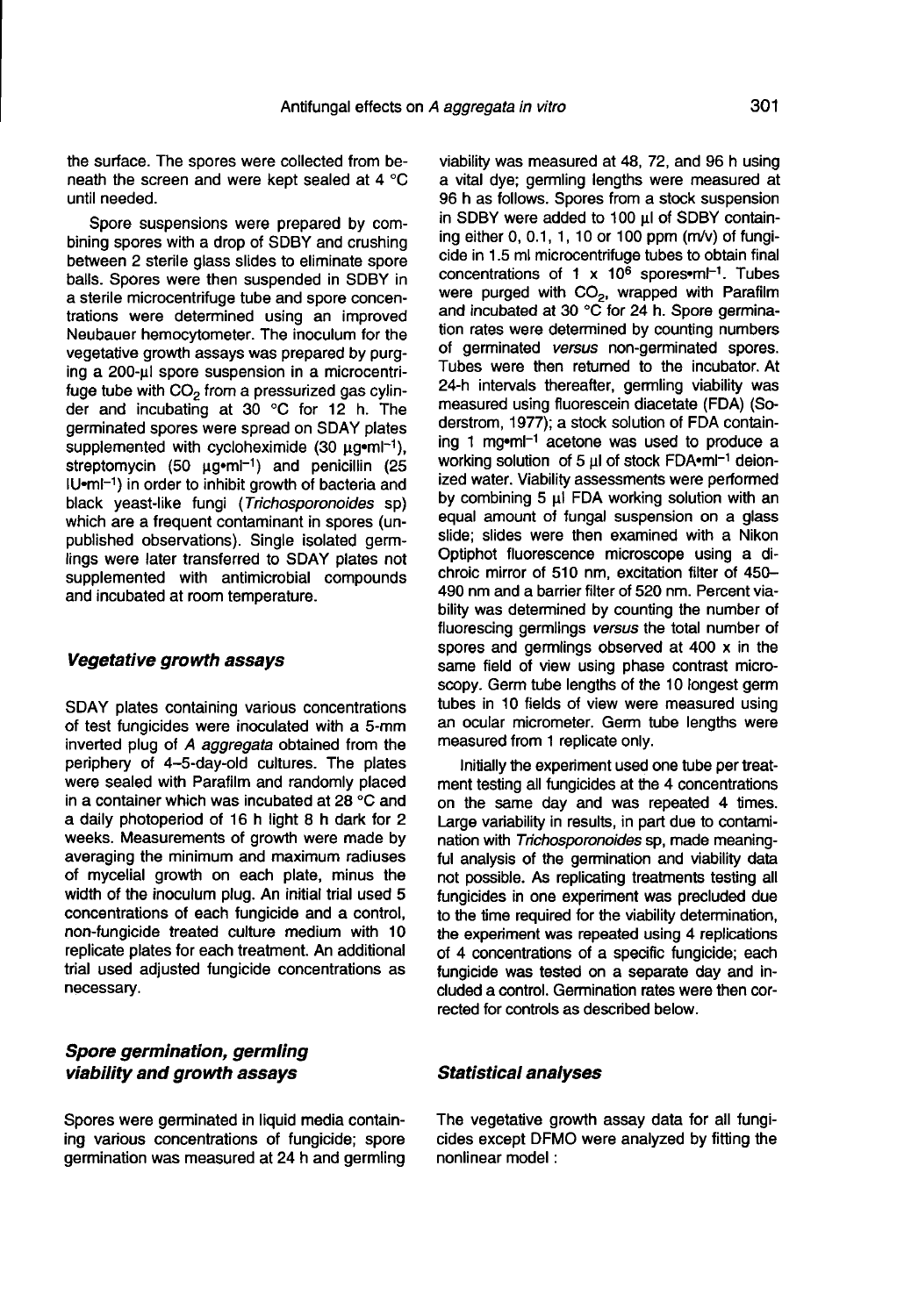$$
r = \frac{\alpha e^{-\beta i (c - \mu i)(c - \mu_i)}}{1 + e^{-\beta i (c - \mu_i)}}
$$

where r is the observed radius, e is the base of natural logarithms, c is the concentration of the fungicide, and a,  $\beta_i$ , and  $\mu_i$  are parameters to be estimated. The parameter  $\alpha$  is the maximum achievable radius for all fungicides,  $\mu_i$  is the natural logarithm of the  $EC_{50}$  (effective concentration for 50% reduction in radius) for fungicide  $i$ and  $\beta_i$  is a coefficient determining the rate of decline of the curve for fungicide i. The data for all fungicides as well as the control data were fitted simultaneously. The control data were used only to estimate  $\alpha$ . Weighted nonlinear regression via the NLIN procedure of SAS was used to fit the function, estimate the parameters and their standard errors, and test for differences bony to estimate  $\alpha$ . weighted<br>sion *via* the NLIN procedure<br>to fit the function, estimate the<br>their standard errors, and te<br>among the log(EC<sub>50</sub>) values.<br>Untransformed spore germ

Untransformed spore germination data were analyzed using an ANOVA model that included effects for fungicide, concentration, and their interaction. Significant and often large differences among the control treatments for each fungicide indicated that the data needed to be corrected for daily variation in germination rates. Corrected average germination rates for concentration j of fungicide i were computed as :

$$
g'_{ij} = g'_{ij}/g_{io}
$$

where  $g'_{ii}$  is the corrected germination rate,  $g_{ii}$  is the observed germination rate averaged over replicates, and  $g_{io}$  is the observed average germination rate for the control replicates run on the same day as fungicide i. Pairwise compari sons of corrected germination rates among fungicides  $(i \text{ and } k)$  for each concentration  $(i)$ were carried out by dividing the value of :

$$
\log (g'_{ij} \, / g'_{kj})
$$

by its approximate standard error, and evaluating the ratio at the 0.01 level using the normal distribution. The standard error was obtained using the delta method (Rao, 1973) and the residual mean squared error from the ANOVA.

Forty-eight hour germling viability data were transformed using the arcsin-square root transformation to achieve variance homogeneity, and analysed using an ANOVA model that included effects for fungicide, concentration, and their interaction. Because the DFMO data were all close to 100% viability with little variability, they were not included in the analysis. The control treatments for each of the fungicides were not significantly different; therefore no correction was applied to the viability rates. Pairwise comparisons of viability rates among fungicides for each concentration were carried out using the least significant difference procedure at the 0.01 level of significance.

Mean germ tube lengths were computed, but could not be compared statistically because only one replicate (tube) was available per fungicideconcentration combination. For a rough guideline, pairwise differences between fungicides were denoted as being 'significant' in table II if the difference between their mean germ tube lengths was over 3 times greater than the standard error of their difference (computed using their respective within-tube variances).

#### RESULTS

#### Vegetative growth assays

The effects of fungicide concentrations on vegetative growth are summarized in fig-<br>ure 1. Using the logistic function, EC<sub>50</sub>s in ppm (confidence limits) were estimated as follows: enilconazole, 0.034 (0.0262, 0.0435); Rovral, 1.10 (0.767, 1.588); Benlate, 1.16 (0.214, 6.278); and Ascocidin, 135.6 (76.96, 238.79). DFMO stimulated growth resulting in an approximately 50% increased radius at 10 000 ppm compared to the control.

# Spore germination, germling viability and growth assays

The effects of fungicide concentration on spore germination at 24 h are summarized in figure 2. The maximum dose tested was 100 ppm because higher concentrations of the wettable powders obscured viewing of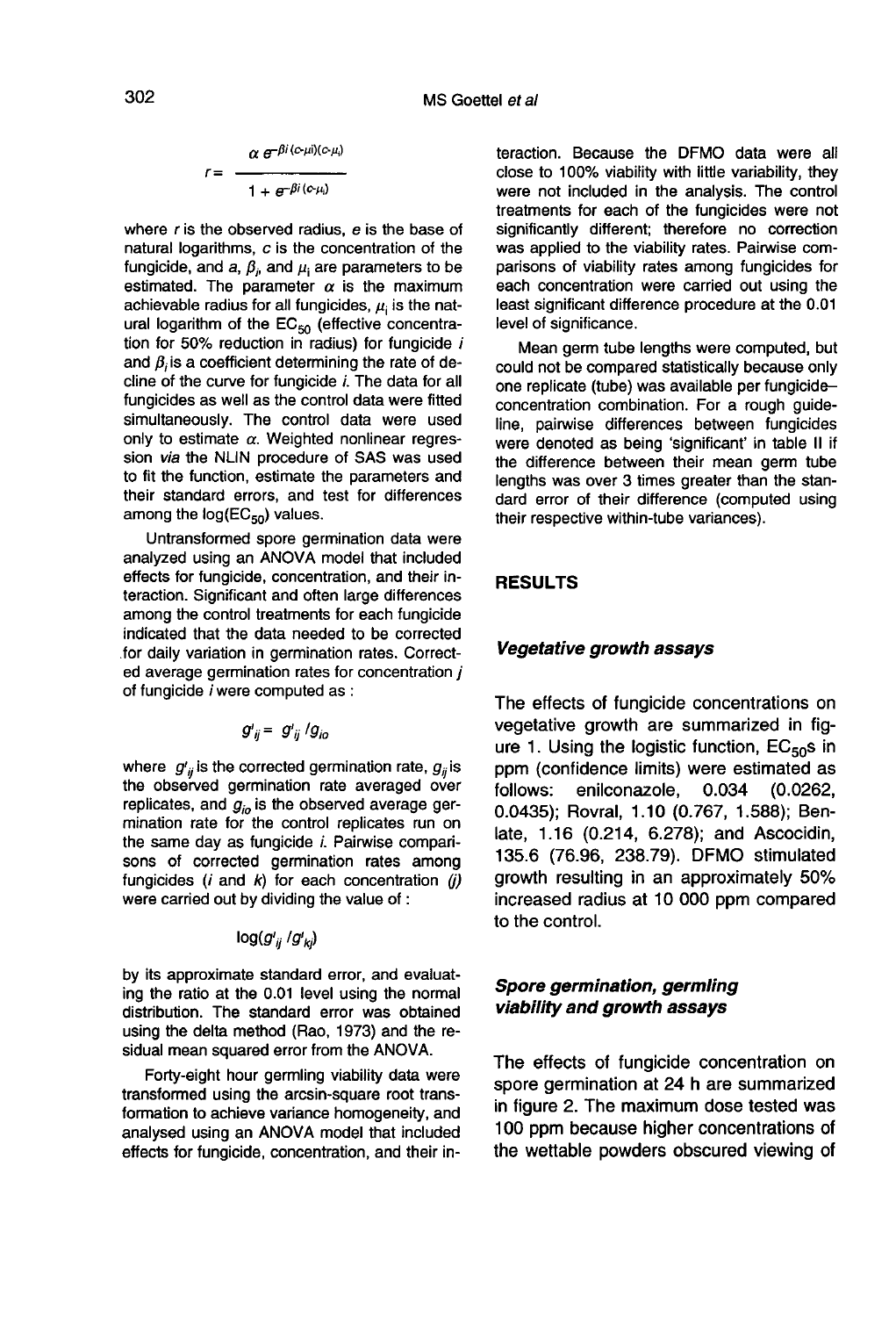

Fig 1. Effects of selected fungicides on vegetative growth of Ascosphaera aggregata grown for 2 weeks on SDAY at 28 °C.



Fig 2. Effects of selected fungicides on Ascosphaera aggregata spore germination after 24 h at 30 °C in SDBY and treated with CO<sub>2</sub>. Germination rates were corrected for control treatments.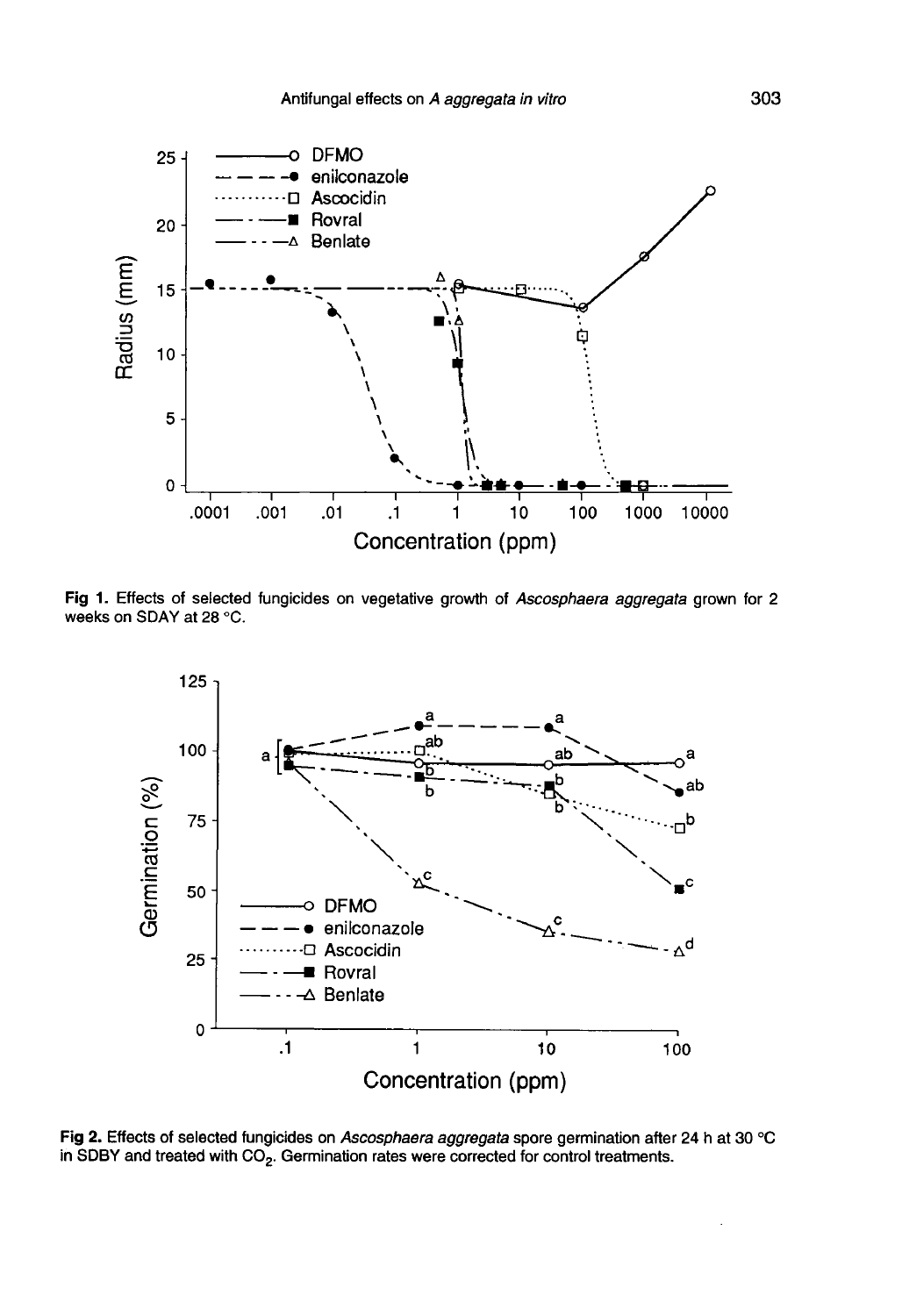the spores and therefore made germination and viability assessments not possible. Benlate inhibited spore germination; at the highest concentration only, Rovral inhibited germination, while Ascocidin and enilconazole exhibited a slight effect. DFMO did not affect germination.

The effects of fungicide concentration on germling viability after 48 h are summarized in figure 3. Ascocidin and Benlate exhibited most antifungal effect followed by Rovral and enilconazole. DFMO had no effect on viability. Viabilities at 72 and 96 h showed large variability, in part due to con-<br>tamination with Trichosporonoides sp; Trichosporonoides sp; meaningful analysis of the data was not possible and these data are not presented.

The effects of fungicide concentration on germ tube growth are summarized in table I. Benlate, Rovral, and enilconazole had the most pronounced effect on germ tube growth. Ascocidin affected germ tube growth only at the highest concentration; DFMO showed little effect.

# Comparison between in vivo and in vitro effects

Ranking of the fungicides according to in vitro and in vivo efficacy reveals that effects on spore germination most closely correlated with efficacy against chalkbrood (table II). The effects of fungicides on vegetative growth on an agar surface gave the most contradictory results as far as comparisons with in vivo effects are concerned; enilconazole was superior on agar whereas it was ineffective against chalkbrood caused by A aggregata in vivo (Goettel et al, 1991).

## **DISCUSSION**

Comparisons between in vitro results obtained in the present study with in vivo results obtained previously (Goettel et al, 1991) indicate that in vitro antifungal activi-



Fig 3. Viability of Ascosphaera aggregata germlings 48 h after exposure of spores to CO<sub>2</sub> and fungicides at 30 °C in SDBY. Viability was determined using fluorescein diacetate.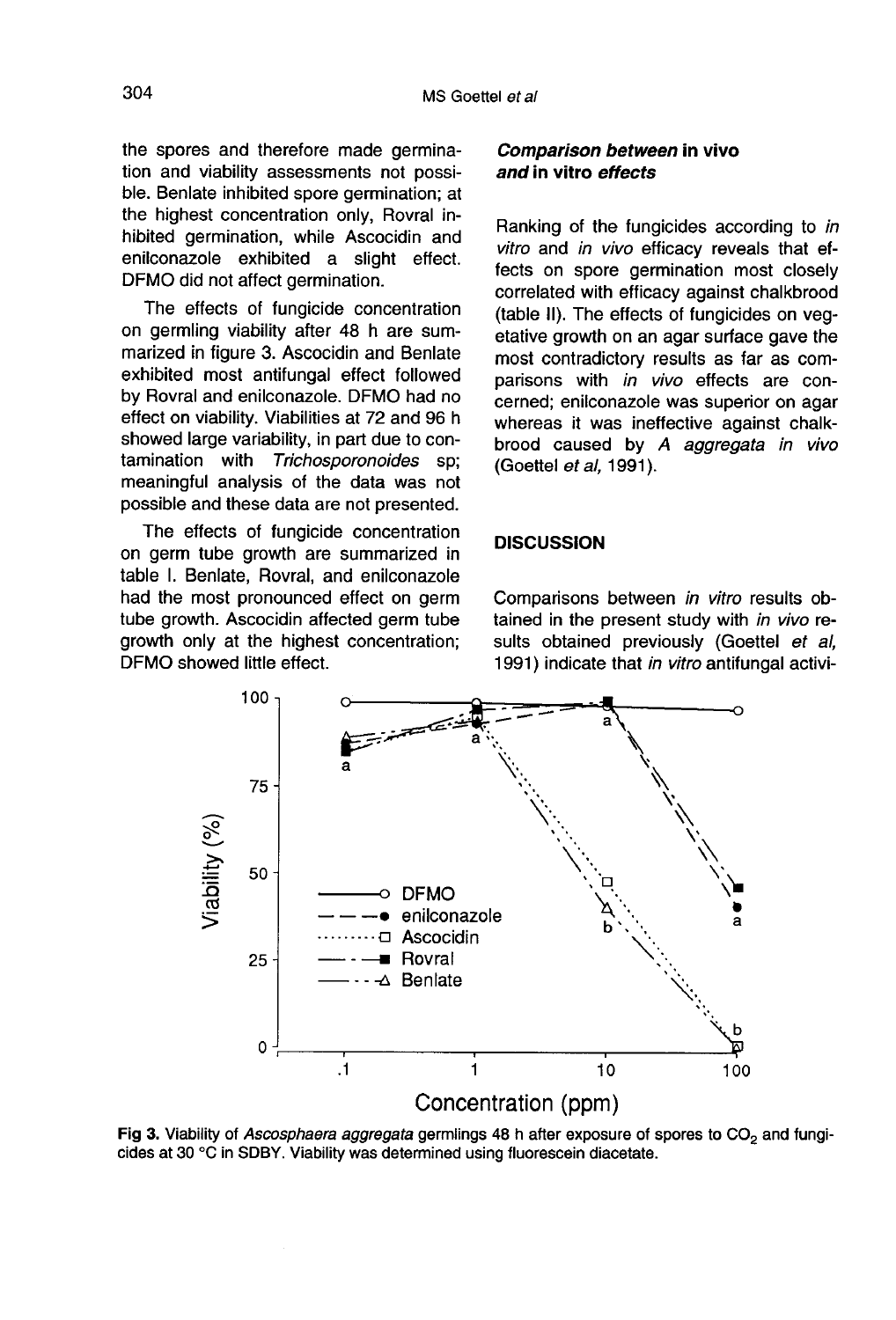| Fungicide<br>time (h) | Concentration (ppm) |                  |                  |                  |  |
|-----------------------|---------------------|------------------|------------------|------------------|--|
|                       | 0.1                 | 1                | 10               | 100              |  |
| Benlate               |                     |                  |                  |                  |  |
| 72                    | $60.8 \pm 3.43$     | $21.8 \pm 1.38$  | $6.0 \pm 0.00$   | $5.4 \pm 0.16$   |  |
| 96                    | $117.8 \pm 3.74$    | $97.6 \pm 3.96$  | $6.0 \pm 0.00$   | $4.8 \pm 0.25$   |  |
| Rovral                |                     |                  |                  |                  |  |
| 72                    | $77.8 \pm 6.08$     | $13.4 \pm 1.93$  | $7.5 \pm 0.22$   | $5.5 \pm 0.22$   |  |
| 96                    | $80.2 \pm 6.35$     | $14.8 \pm 1.16$  | $7.1 \pm 0.23$   | $5.6 \pm 0.16$   |  |
| Enilconazole          |                     |                  |                  |                  |  |
| 72                    | $33.6 \pm 3.83$     | $17.8 + 0.76$    | $11.2 \pm 1.27$  | $5.9 \pm 0.18$   |  |
| 96                    | $66.6 \pm 2.65$     | $21.6 \pm 0.50$  | $9.7 \pm 0.60$   | $5.9 \pm 0.10$   |  |
| Ascocidin             |                     |                  |                  |                  |  |
| 72                    | $79.4 \pm 6.17$     | $61.0 \pm 3.89$  | $57.2 \pm 7.95$  | $7.1 \pm 1.20$   |  |
| 96                    | $168.0 \pm 4.08$    | $143.6 \pm 9.36$ | $128.8 \pm 9.30$ | $53.8 \pm 4.71$  |  |
| <b>DFMO</b>           |                     |                  |                  |                  |  |
| 72                    | $42.8 \pm 2.00$     | $45.4 \pm 3.72$  | $45.2 \pm 1.66$  | $108.6 \pm 3.31$ |  |
| 96                    | $141.0 \pm 6.18$    | $101.0 \pm 6.01$ | $91.0 \pm 3.03$  | $94.4 \pm 2.96$  |  |
|                       |                     | 0 (control)      |                  |                  |  |
| Control               |                     |                  |                  |                  |  |
| 72                    |                     | $93.0 \pm 5.47$  |                  |                  |  |
| 96                    |                     | $161.6 \pm 6.64$ |                  |                  |  |

Table I. Effects of selected fungicides on Ascosphaera aggregata germ tube length \*.

\* Mean length in microns of 10 longest germ tubes of A aggregata spores treated with CO<sub>2</sub> and incubated at 30 °C in sabouraud dextrose broth containing the fungicide.

Table II. Fungicides ranked according to efficacy against Ascosphaera aggregata.

| In vivo <sup>2</sup>      | Spore                        | Germlina               | Germlina            | Vegetative          |
|---------------------------|------------------------------|------------------------|---------------------|---------------------|
|                           | germination <sup>2</sup>     | viability <sup>4</sup> | growth <sup>5</sup> | growth <sup>6</sup> |
| Rovral                    | Benlate, a                   | Ascocidin, a           | Benlate, a          | enilconazole, a     |
| Benlate                   | Rovral, b                    | Benlate, a             | Rovral, ab          | Rovral, b           |
| Ascocidin                 | Ascocidin <sup>7</sup> c     | Rovral, b              | enilconazole, b     | Benlate, b          |
| Enilconazole <sup>8</sup> | enilconazole <sup>7</sup> cd | enilconazole, b        | Ascocidin, c        | Ascocidin, c        |
| DFMO <sup>9</sup>         | DFMO <sub>8d</sub>           | DFMO <sup>8</sup> c    | DFMO <sub>7</sub> d | DFMO <sub>9d</sub>  |

<sup>1</sup>Compounds followed by the same letter are not significantly different. Ranking from highest to lowest efficacy. <sup>2</sup> In vivo efficacy on chalkbrood based on Goettel et al, 1991. <sup>3</sup> After 24 h at 30 °C in SDBY. <sup>4</sup> After 48 h at 30 °C in SDBY determined using fluorescein diacetate. <sup>5</sup> Maximum germ tube length after 96 h at 30 °C in SDBY at 100 ppm. <sup>6</sup> Colony diameter after 2 weeks growth at 30 °C on SDAY. 7 Slight inhibition. <sup>8</sup> No effect. <sup>9</sup> Stimulatory effect.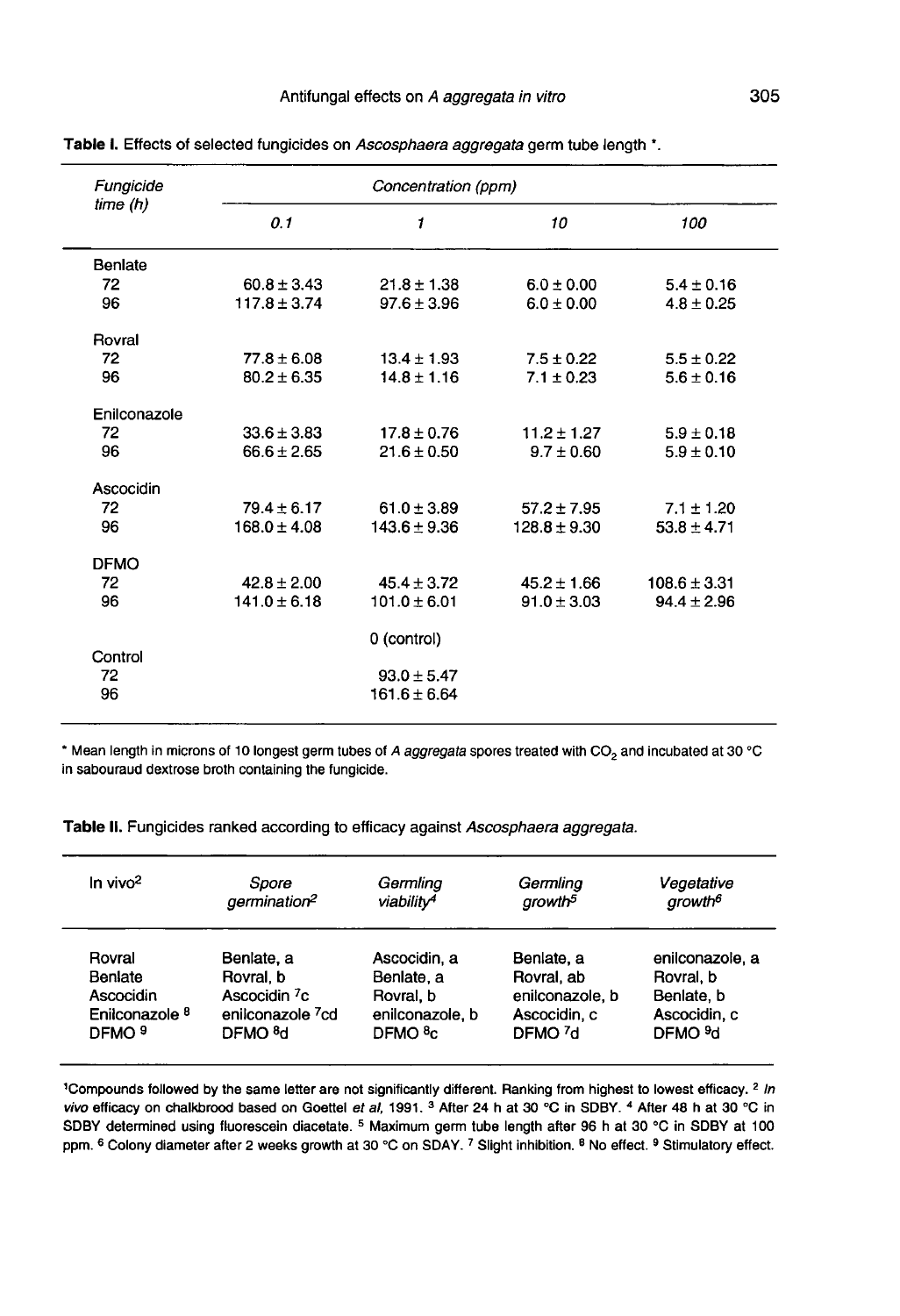ty does not necessarily translate to in vivo efficacy in reduction of chalkbrood incidence in leafcutter bees (table II). Among the 5 compounds tested, in vitro effects on spore germination most closely correlated with efficacy against chalkbrood in vivo suggesting that compounds with activity against spore germination or germling viability may be the most promising candidates for use against chalkbrood.

Although the addition of antimicrobials in sensitivity tests should be avoided as they can themselves influence the test microorganism, this could not be avoided with A *aggregata* as this organism does not sporulate in vitro; spores obtained from chalkbrood cadavers were contaminated with bacteria and a Trichosporonoides sp. Bacteria were adequately controlled with antibacterials; however, as cycloheximide may affect A aggregata, it was not used, and thus Trichosporonoides sp remained a contaminant and this precluded observations after 48 h. Nevertheless, as the results presented are corrected for controls, it would be expected that any nonsynergistic influence due to the addition of the antimicrobials would also be corrected for.

Rovral, Benlate and Ascocidin exhibited efficacy in all in vitro parameters tested (figs 1-3, table I). Both Rovral and Benlate had previously been shown to reduce chalkbrood incidence in laboratory bioassays (Fichter and Stephen, 1987; Goettel et al, 1991) and in field trials, albeit only marginally (Parker, 1987; Mayer et al, 1990). Ascocidin has not been field-tested against A aggregata; however, it is used in Poland for control of Ascosphaera apis in honey bees (A Hartwig, Warsaw Agricultural University, personal communication).

Enilconazole exhibited only slight sporicidal activity (fig 2), as is characteristic of sterol inhibitors in general (Ragsdale, 1977). Even though it exhibited the highest<br>antifungal activity against vegetative antifungal

growth on an agar surface (fig 1) and inhibition to germling growth and viability equivalent to Rovral (fig 3; table I), it was not effective against chalkbrood in vivo (Goettel et al, 1991). This suggests that the compound was either inactivated in the gut or was not absorbed into the hemocoel; since this compound does not inhibit spore germination and initial germ tube growth, the fungus could penetrate the gut and escape the antifungal activity.

It was previously demonstrated that DFMO actually increased levels of chalkbrood (Goettel et al, 1991). As DFMO has a wide range of antimicrobial activity (Bitonti and McCann, 1987), this effect was attributed to the inhibition of possible A aggregata antagonists (Goettel et al, 1991). The results in the present study reveal that DFMO has no effect on spore germination, germling viability and initial germling growth, but it stimulates vegetative growth at higher concentrations. Specific inhibition of ornithine decarboxylase with DFMO inhibits germination, mycelial growth and sporulation of fungi (Slocum and Galston, 1987). The in vitro results with A aggregata suggest that it may possess an alternate or unique pathway for polyamine synthesis or a DFMO insensitive ornithine decarboxylase as has been shown to occur in other organisms (Bitonti and McCann, 1987) and warrants further investigation.

The comparisons between in vitro and in vivo results suggest that activity against spore germination is of paramount importance in efficacy against chalkbrood. Unfortunately, very few compounds have been identified which are sporicidal to A aggregata and could be incorporated into leafcutter bee provisions at concentrations nontoxic to bees (Stephan et al, 1982; Kish and Panlasigui, 1985). Results from the present study suggest that in vitro screening for candidate compounds for control of chalkbrood should pay special attention to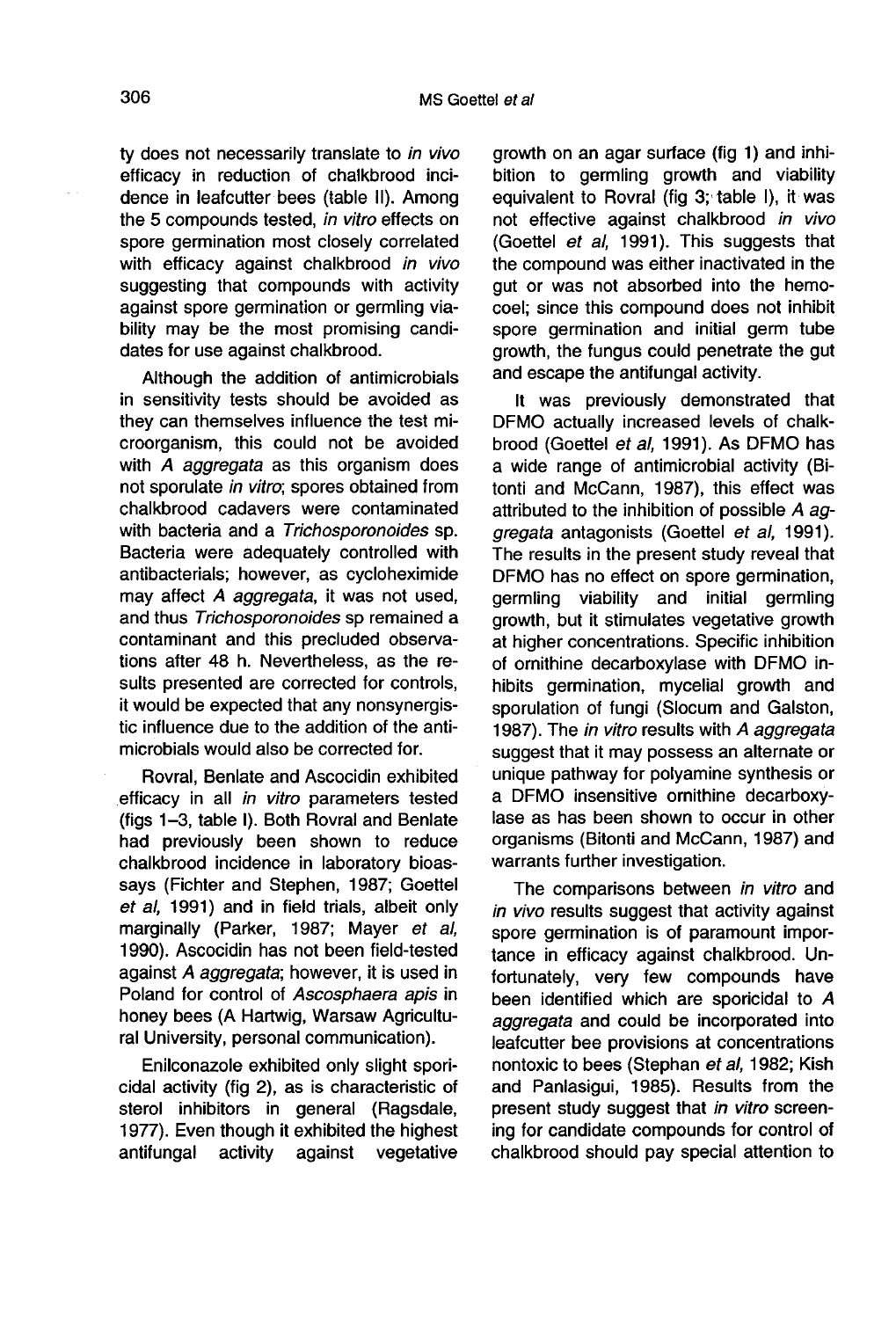#### ACKNOWLEDGMENTS

We thank Janssen Pharmaceutica, Dupont, Rhone Poulenc, A Hartwig, Warsaw Agricultural University, and R St Leger, Boyce Thompson Institute, for providing the fungicides; S Simms of the Canadian Alfalfa Leafcutter Bee Cocoon Testing Centre for providing chalkbrood cadavers; D Gaudet and L Kawchuk for critically reviewing the manuscript. Partial funding for this study was provided by Janssen Pharmaceutica.

Résumé — Action de fongicides sur la germination in vitro des spores et la croissance végétative d'Ascosphaera aggregata. On a étudié les effets de 5 produits sur la germination in vitro des spores et la croissance végétative d'Ascosphaera aggregata, agent du couvain plâtré de la mégachile, Megachile rotundata. Les 5 produits étudiés étaient : un concentré émulsifiable d'énilconazole à 15% (Jans sen Pharmaceutica), le Benlate 50WP (bénomyl, El duPont), le Rovral 50WP (iprodione Rhône-Poulenc), l'Ascocidin (Nglycosylpolifungin, Centre de Développement et de Recherche Biotechnologique<br>de Varsovie) et le DFMO  $(\alpha$ -DL-Varsovie) difluoromethyl ornithine, Merrell-Dow). Des dilutions appropriées en série ont été ajoutées à un bouillon dextrosé (SDBY) ou à une gélose dextrosée de Sabouraud (SDAY) stériles avec un extrait de levure à 2% afin d'obtenir les concentrations finales en fongicides voulues, comprises entre 0,5 et 1000 ppm (m/v). Pour les études de croissance végétative, de l'inoculum d'A aggregata a été placé sur des plaques de gélose renfermant diverses concentrations de fongicides et la croissance a été mesurée 2 semaines plus tard. Les effets des fongicides sur la croissance végétative

sont résumés dans la figure 1. Les EC<sub>50</sub> (concentration efficace pour une réduction radiale de 50%) ont été estimées à 0,034 pour l'énilconazole, à 1,10 pour le Rovral, à 1,16 pour le Benlate et à 135,6 ppm pour l'Ascocidin. Le DFMO a stimulé la croissance, provoquant un accroissement radial de 50% à 10 000 ppm par rapport au témoin. Pour les tests de germination des spores, de viabilité et de croissance des propagules, les spores ont été mises a germer dans des milieux liquides contenant diverses concentrations de fongicides; la germination des spores a été mesurée à 24 h et la viabilité des propagules jusqu'à 96 h avec le diacétate de flurorescéine comme colorant vital; la longueur des propagules a été mesurée à 96 h. Le Benlate a inhibé la germination des spores; à la concentration la plus élevée, seul le Rovral a inhibé la germination, tandis que l'Ascocidin et l'énilconazole ont montré un léger effet (fig 2); le DFMO n'a pas affecté la germination des spores. L'Ascocidin et le Benlate ont été les plus efficaces en ce qui concerne la viabilité des propagules à 48 h, suivis par le Rovral et l'énilconazole (fig 3). Le DFMO n'a eu aucune action sur la viabilité des propagules. Le Benlate, le Rovral et l'énilconazole sont les produits qui ont le plus inhibé la croissance du tube germinatif à 96 h (tableau I). L'Ascocidin a inhibé la croissance du tube germinatif à la concentration la plus forte; le DFMO a eu comparativement peu d'effet. La comparaison entre les résultats in vitro présentés ici et les résultats in vivo publiés précédemment (Goettel et al, 1991, Apidologie 22, 509-522) montre que les effets in vitro sur la germination des spores sont les plus étroitement corrélés avec l'efficacité in vivo contre le couvain plâtré (tableau II). Ceci laisse penser que les produits actifs contre la germination des spores ou la viabilité des propagules peuvent être les candidats les plus prometteurs pour lutter contre le couvain plâtré.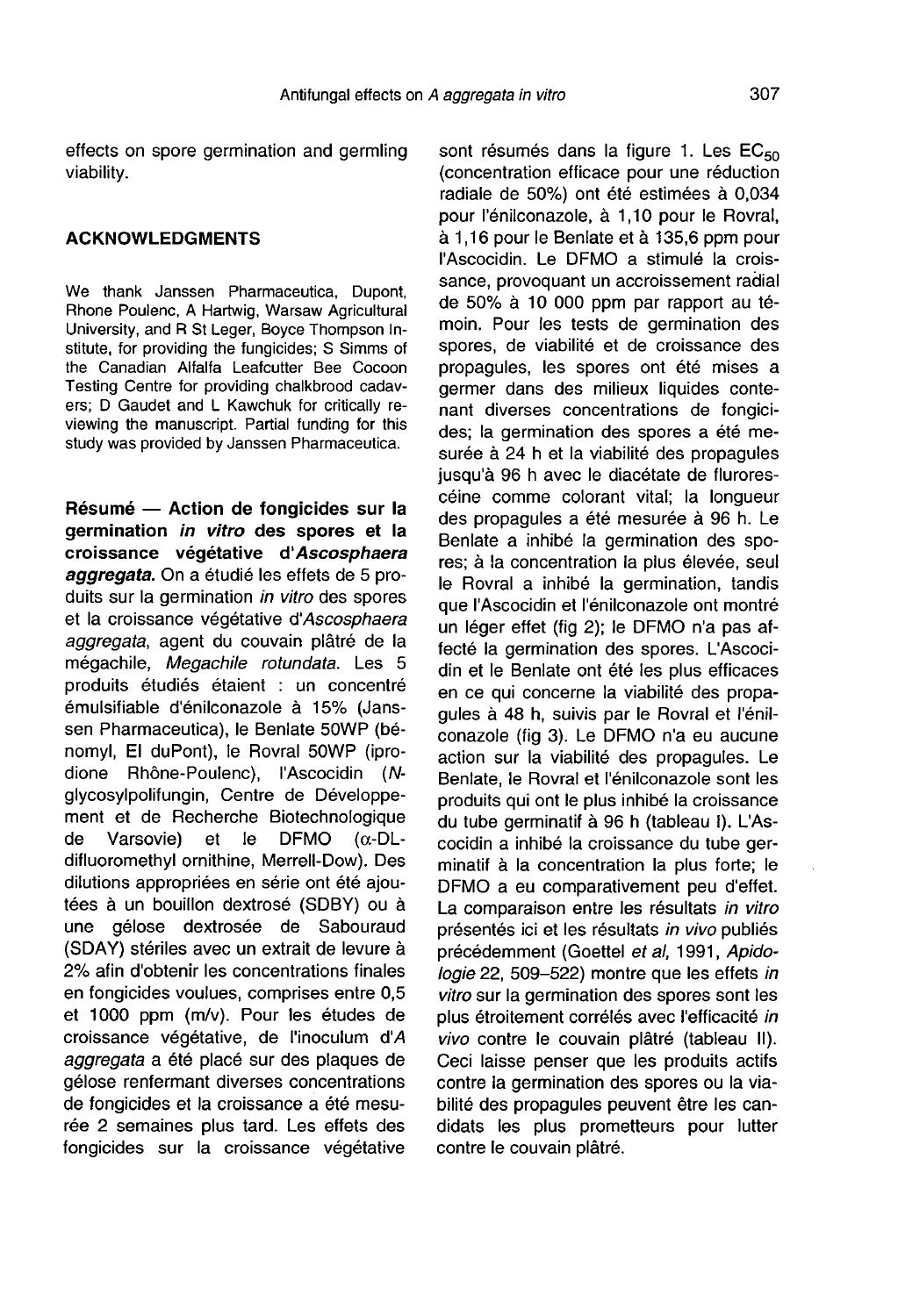# Ascosphaera aggregata / Megachile rotundata / couvain plâtré / lutte chimique / fongicide

Zusammenfassug — Wirkungen ausgewählter Fungizide auf die Sporenkeimung in vitro und auf das vegetative Wachstum von Ascosphaera aggregata. Es wurden fünf Präparate hinsichtlich ihrer in vitro-Wirkung auf die Sporenkeimung und das vegetative Wachstum von Ascosphaera aggregata, dem Erreger der Kalkbrut bei Megachile rotundata studiert. Es handelte sich um folgende Präparate: Enilconazole in einem 15%igen emulgierbaren Konzentrat (Janssen Pharmaceutica), Benlate 50WP (Benomyl, El DuPont), Rovral 50WP (Iprodione, Rhöne Poulenc), Ascocidin (N-Glycosylpolifungin, Warsaw Biotechnical Research and Development Centre), und DFMO (α-DL-difluoromethyl Ornithine, <Merrell-Dow). Geeignete seriale Verdünnungen der Fungizide wurden<br>steriler. Sabouraud Dextrose-Bouillon Dextrose-Bouillon (SDBY) oder Agar (SDAY) mit 2% Hefe-Extrakt hinzugefügt, um die gewünschten Endkonzentrationen der Fungizide zwischen 0,5 und 1000 ppm (m/v) zu erzielen. Für die Studien über das vegetative Wachstum wurden Tropfen einer Impfaufschwemmung mit A aggregata auf die Oberfläche von Agarplatten ausgebracht, die Fungizide in verschiedener Konzentration enthielten; das Wachstum wurde nach zwei Wochen gemessen. Der Effekt der Fungizide auf das vegetative Wachstum ist in Abbildung 1 zusammengfaßt. Für Fungizide auf das vegetative Wachstum<br>ist in Abbildung 1 zusammengfaßt. Für<br>EC<sub>50</sub>s der Hemmung des vegetativen<br>Wachstums auf der Agar-Oberfläche erga-Wachstums auf der Agar-Oberfläche ergaben sich folgende Schätzwerte: Enilconazole, 0,034; Rovral, 1,1; Benlate, 1,16; Ascocidin, 135,6 ppm. DFMO stimulierte das Wachstum, wobei sich gegenüber den Kontrollen bei 10 000 ppm eine 50%ige Vergrößerung des Radius ergab. Für die

Sporenkeimung, Lebensfähigkeit der Keimlinge und Wachstumsstudien wurden Sporen in flüssigen Medien mit verschiedenen Konzentrationen der Fungizide zur Keimung gebracht; die Sporenkeimung wurde nach 24 Stunden gemessen und die Lebensfähigkeit der Keimlinge nach einer Zeit von bis zu 96 Stunden bestimmt wobei Fluoreszin-Diazetat als Vitalfärbung benutzt wurde; die Länge der Keimlinge wurde nach 96 Stunden gemessen. Benlate hemmte die Sporenkeimung; Rovral hemmte die Keimung nur in der höchsten Konzentration, während Ascocidin und Enilconazole nur einen geringen Effekt zeigten (Abb 2); DFMO beeinflußte die Sporenkeimung nicht. Ascocidin und Benlate, gefolgt von Rovral und Enilconazole, zeigten die größte Wirkung auf die Lebensfähigkeit der Keimlinge nach 48 Stunden (Abb 3). DFMO zeigte keine Wirkung auf die Lebensfähigkeit der Keimlinge. Benlate, Rovral und Enilconazole waren die Verbindungen mit der stärksten Hemmwirkung auf das Wachstum der Keimschläuche nach 96 Stunden (Tabelle I). Ascocidin hemmte das Wachstum der Keimschläuche bei der höchsten Konzentration; DFMO hatte vergleichsweise geringe Wirkungen. Der Vergleich der Resultate der Laborexperimente der vorliegenden Untersuchung mit früher erzielten Feldversuchen (Goettel et al, 1991, Apidologie 22, 509-522) weist darauf hin, daß die im Labor erzielten Effekte auf die Sporenkeimung am stärksten mit der Wirksamkeit gegen die Kalkbrut im Feldversuch korreliert sind (Tabelle II). Dies läßt darauf schließen, daß Präparate mit Wirksamkeit auf die Sporenkeimung und die Lebensfähigkeit der Keimlinge die aussichtsreichsten Kandidaten für einen Einsatz gegen die Kalkbrut sein könnten.

# Ascosphaera aggregata / Megachile rotundata / chemische Bekämpfung / Kalkbrut / Fungizide